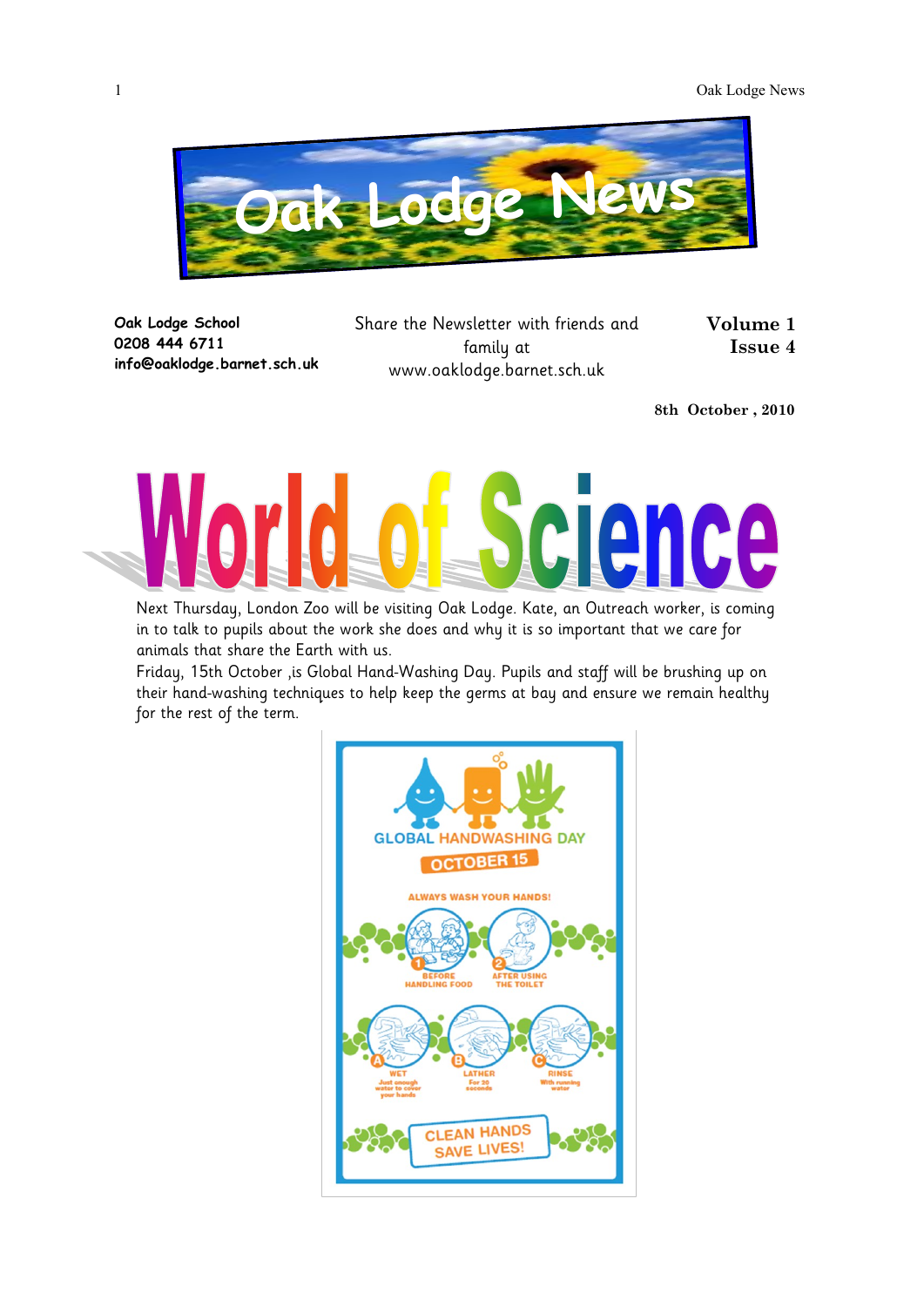# **From the Head Teacher**

### **School Uniform**

Could we remind you that all students in Year 7-11 are expected to wear our school uniform, which is a white shirt, plain black jumper or sweatshirt and black trousers or skirt.

**Barnet Council** wants your ideas on how best to support children and families with a smaller budget. The Council has set up a new ideas website for residents to make suggestions for how the Council can adapt its services to cope with a reduced budget from central government. Over the next 3 years, the council is likely to have to reduce its spending by around 20%. You can give your ideas on how services could develop by visiting www.ideas.barnet.gov.uk.

For further information, please contact Effy Constantinou on 020 8359 7293 or at effy.constantinou@barnet.gov.uk

**Brent Cross Shopping Centre** is working with Barnet Council to bring a week of interactive events aimed at inspiring young people to realise their talents and find out what they can do with them. From science to sport to fashion, there will be something for everyone. Barnet Talent Week runs from 25-29 October at Brent Cross Shopping Centre.Every day There will be members of Barnet Council's Youth and Connexions team present to provide advice and guidance on how to access the education, training, development and career opportunities available to young people so that they can make the most of their talents. Activities will run each day from 11am-6pm.

Programme:

· **Monday and Tuesday**

The World of Science:

Experiments and demonstrations hosted by the Science Museum.

#### · **Wednesday**

Craft and Creativity:

Everything from t-shirt and jewellery-making to engineering, hosted by The Making.

· **Thursday**

Blowdryers to Toolboxes:

Vocational workshops including fashion, styling, hair and make-up and construction with Middlesex University and Barnet College.

## **Read at home.**

One of the best ways to help your child improve their reading is to read with them at home. We currently have on sale at the school The Oxford Reading Tree Read at Home set of books. The set contains 30 Read at Home stories that have fun activities at the end of each book to extend your child's reading skills. The set also contains an easy to use handbook that will help you to make learning fun for both you and your child.

The set costs £15. We can accept cheques or cash. Orders need to be into the school with payment by Wednesday, 13th October.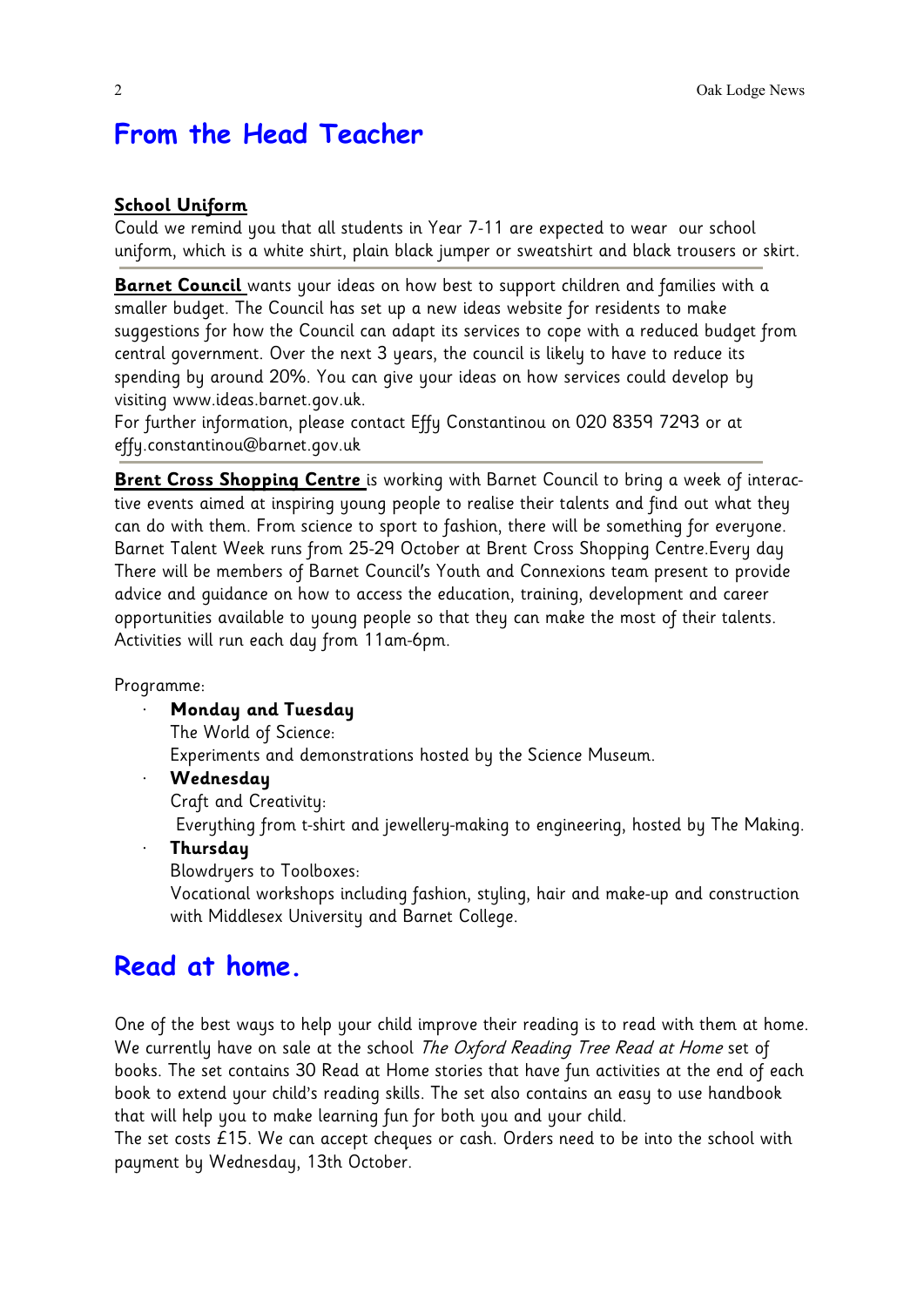3 Oak Lodge News

### **From the classes.**

S5 have been showing some responsibility in caring for two rabbits. Students have taken turns to feed, clean and exercise the rabbits. It has been a strange sight seeing students taking the rabbits for a walk on special rabbit harnesses and leads. Students have all been very responsible in treating the animals with care and kindness.

S3 got the chance to interview **Macbeth** in their weekly drama session at Hendon School. They asked some great questions about the characters in the play.



S7 have been studying Sir Winston Churchill in preparation for their forthcoming trip to the Churchill War Rooms on 19th







L1 had a France-themed day yesterday to help with their topic of **'Travellers and Voyagers.'**They looked at different ways they would travel to France and looked at French money. We are hoping to visit the French market today.